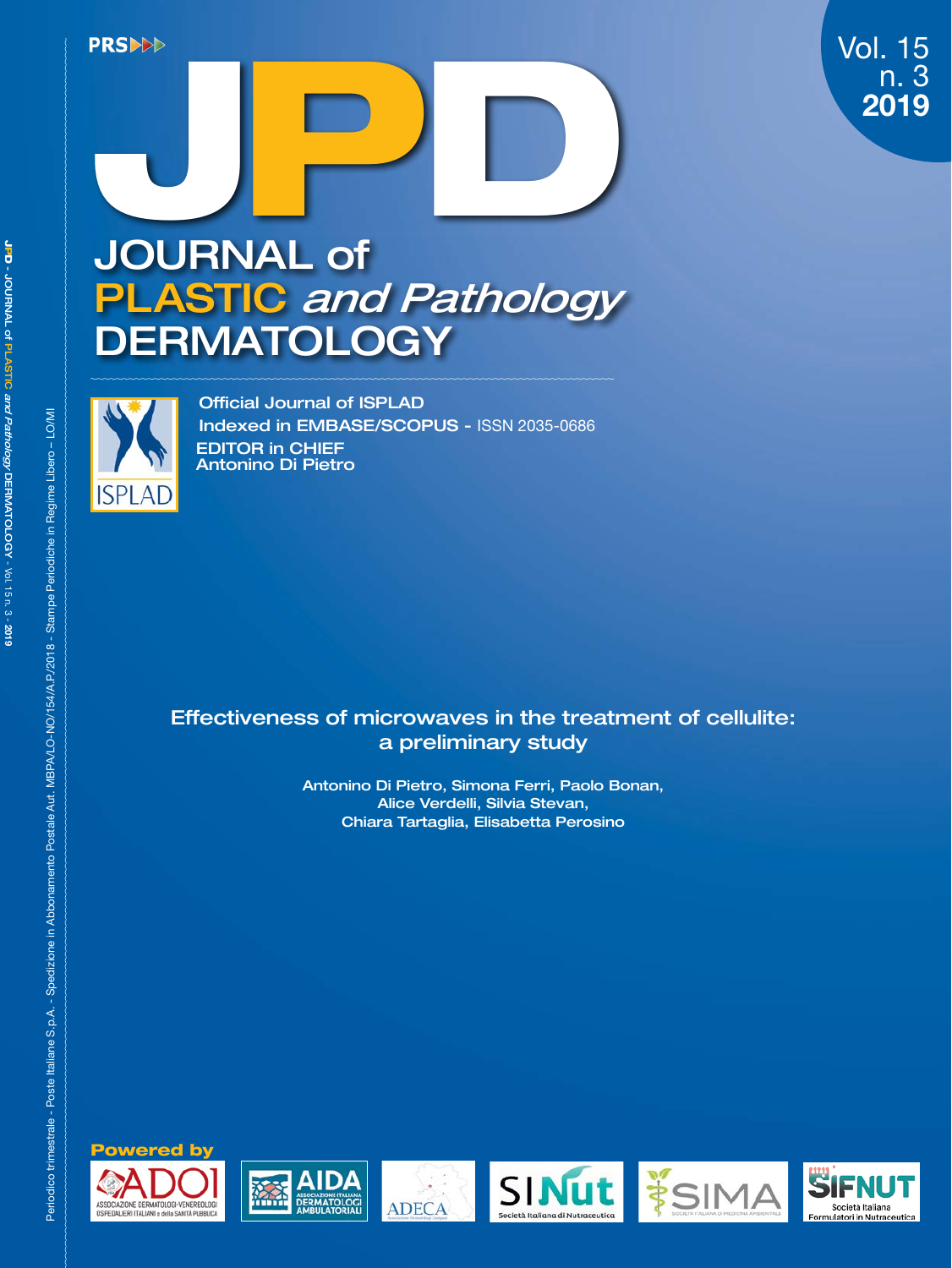## **Effectiveness of microwaves in the treatment of cellulite: a preliminary study**



Vol. 15

n. 3 2019

ANTONINO DI PIETRO

• Antonino Di Pietro<sup>1</sup> • Simona Ferri<sup>1</sup> • Paolo Bonan<sup>2</sup> • Alice Verdelli<sup>2</sup> • Silvia Stevan<sup>3</sup> • Chiara Tartaglia<sup>4</sup> • Elisabetta Perosino<sup>4</sup>

## **SUMMARY**

*Background. Cellulite is a major aesthetic concern affecting approximately 90% of post-puberal women worldwide. Numerous invasive and non-invasive treatments have been proposed, with variable efficacy. The objective of this study was to investigate the effectiveness of a new microwaves platform, ONDA Coolwaves® (DEKA, Florence, Italy), in the treatment of cellulite in the areas of the buttocks and posterior thighs.*

*Material and Methods. Patients with cellulite on the buttocks and posterior thighs were enrolled in two Italian Centers. The treatment protocol consisted of 4 sessions of ONDA Coolwaves® at intervals of 30 days. Clinical evaluations and standardized digital photographs were performed before the first treatment, at 4 and at 8 weeks after the last treatment. To assess the severity of cellulite the cellulite severity scale (CSS) was used.*

*Results. Twenty women were enrolled in this study. At baseline, 95% of the patients showed a moderate-severe CSS. A grade II-III cellulite was found in 85% of the women, while 15% showed a mild cellulite (grade I). Eight weeks after the last treatment, an overall improvement of cellulite grade was found (p<0.05) with 80% of the women showing a mild CSS and 20% of patients showing a moderate CSS index. Totally, 25% of the patients did not have signs of cellulite in the follow-up period, while 75% patients showed a reduction of cellulite to grade I or II.*

*Conclusions. This prospective study confirmed the efficacy of ONDA Coolwaves® (DEKA, Florence, Italy) for the treatment of cellulite on both buttocks and posterior thighs areas, with no detected side effects.*

### *KEYWORDS*

*Microwaves, cellulite.*

*1 Istituto Dermoclinico "Vita Cutis", Milan (Italy) 2 Laser Cutaneous Cosmetic & Plastic Surgery Unit, Villa Donatello Clinic, Florence (Italy) 3 Centro Medico Laser Scandicci, Florence (Italy) 4 Studio Medico Perosino Associati, Rome (Italy)*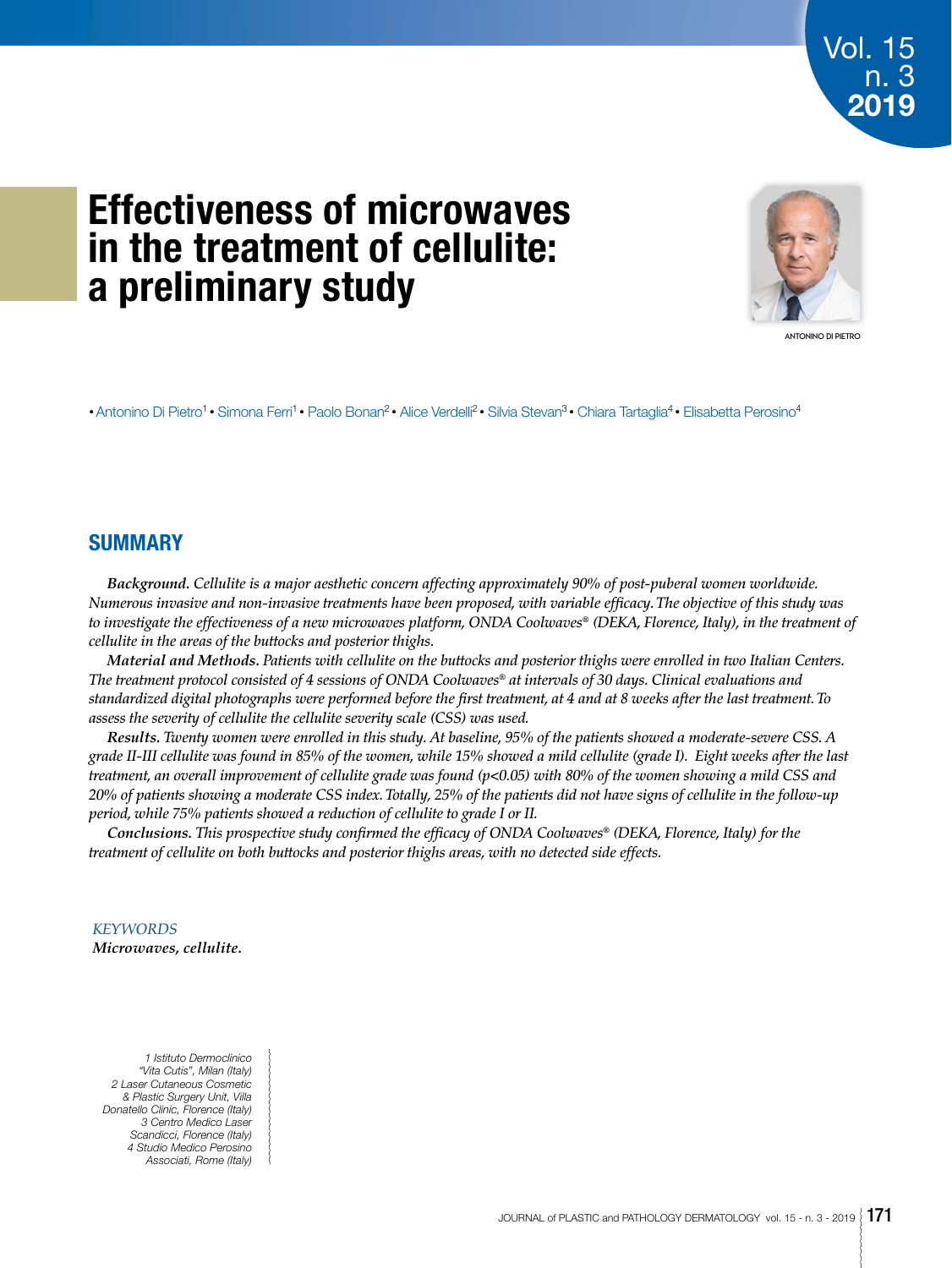## **INTRODUCTION**

Cellulite is one of the most common lipodystrophy syndromes, which affects 80-90% of post-adolescent women [1]. Firstly described in the early  $20<sup>th</sup>$  century, it has been referred to by several synonyms, including gynoid lipodystrophy, nodular liposclerosis, edematofibrosclerotic panniculopathy, panniculosis, adiposis edematosa, dermopanniculosis deformans, and status protrusus cutis [2-4].

Clinically, cellulite shows off with a surface relief alteration resulting in depression and raised areas leading to an irregular appearance, such as dimpled, orange peel, cottage cheese, or mattress-like appearance of the area of interest, typically located over the thighs and buttocks but also on the legs, arms and abdomen [5]. Changes occurring in the course of cellulite formation regard fibrosis and sclerosis of the tissues, which may results a wavy course of the skin surface with palpable multiple nodules. Many studies confirmed that cellulite depressions are associated with a significant increase in the presence and thickness of underlying subcutaneous fibrous septa. In cases of significant advancement of changes, nodules and sclerotic lesions are accompanied by soreness, dryness and thinning of the skin covering the changed area [6-9].

Women are most commonly affected by cellulite due to the structure and anatomy of their subcutaneous septa compared to men [10]. Particularly, in women, fibrous septa are usually oriented perpendicularly to the skin surface, creating large, rectangular fat lobules. Fibrosis leads to the retraction

of the septa, pulling the skin down and creating depressions or dimples. The raised areas result from projection of underlying fat lobules into the dermis. In men, the fibrous septa are organized in a crisscross pattern which create smaller subcutaneous fat lobules, reducing the risk of developing cellulite dimples [10].

The etiopathogenesis of cellulite is either multifactorial and unclear, but it is known to incorporate genetic, vascular, hormonal and environmental factors [11]. Most of the current data indicates that either endothelial dysfunction and lymphatic disorders play an important role in the etiology of this phenomenon, causing interstitial matrix alterations and structural changes in subcutaneous adipose tissue [12- 15].

Inflammatory factors could play a role in the fibrous septal development too [13]. Significant decreases in the subcutaneous expression of adiponectin, an adipocyte-derived hormone with anti-inflammatory, antifibrotic, and vasodilatory functions, may play a role in cellulite pathogenesis [1,16]. Changes in the subcutaneous tissue could also be worsened by age, due the an increased skin laxity [17]. Moreover, female sex hormones may play a significant role in the development of lipodystrophy. Particularly, the exacerbation and progression of cellulite seems to correlate with pregnancy-related hyperestrogenism, the use of birth control pills or hormone replacement therapy in postmenopausal women [11]. Alcohol consumption stimulates lipogenesis and causes body dehydration, resulting in the excessive and improper storage of fat [18]. Smoking significantly

contributes to a greater amount of free radicals production in the body, and to contract the small blood vessels, responsible for local micro-circulatory impairments [19]. Finally, lifestyle factors such as high carbohydrate diets, and a sedentary life may lead to an increase in total body fat content, which enhances the appearance of cellulite [1].

To assess the severity of cellulite, Nürnberger and Müller [4] first proposed a clinical grading scale for cellulite, including three grades:

 $\bullet$  1. Grade I= the skin of the affected area is smooth while the subject is standing or lying, but the alterations to the skin surface can be seen by pinching the skin or with muscle contraction (visible changes with skin clamping or muscle contraction);

• 2. Grade II= the orange peel aspect of the skin or mattress appearance is evident when standing, without the use of any manipulation of the skin pinching or muscle contraction (visible without manipulation);

● 3. Grade III= the alterations described in grade or stage II, are present together with raised areas and nodules (visible changes associated with nodules).

Recently, Hexsel et al. [20] validated a standardized and objective method of grading cellulite, the *cellulite severity scale* (CSS). It is based on 5 key morphologic aspects of cellulite, including the 1) number of depressions; 2) depth of depressions; 3) clinical morphology; 4) extent of skin laxity, flaccidity, or sagging; and 5) Nürnberger–Müller classification grade. Each variable is graded from 0 to 3, leading to overall grades of mild (1–5), moderate (6–10), and severe (11–15).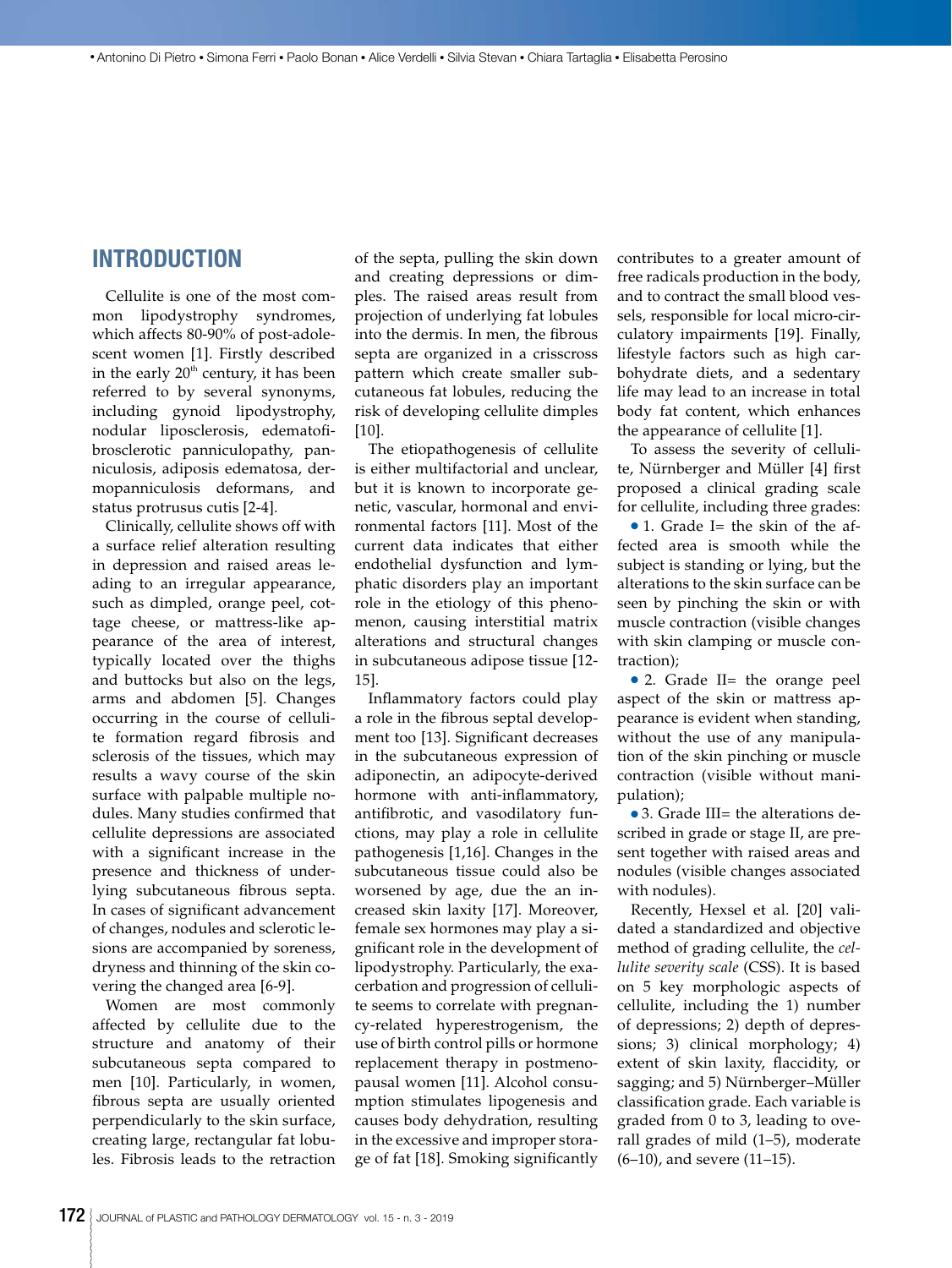During the years, many treatments have been proposed to improve cellulite, including topical therapy, injectables (eg, chemical septolysis with collagenase), lymphatic or vacuum-assisted massage, acoustic wave therapy, light therapy, external non-invasive lasers, and radiofrequency (RF) devices [21,22]. Unfortunately, unpredictable efficacy and the potential for only shortterm improvement despite numerous treatment sessions limit their popularity.

Herein, we describe a non-invasive treatment for women with cellulite, evaluating the safety and effectiveness of a new technique that utilizes microwaves for the reduction of the visible appearance of cellulite, the ONDA Coolwaves® system (DEKA, Florence, Italy).

## **Materials and methods**

This prospective study was performed in two Italian Centers (Istituto Dermoclinico Vita Cutis e Studio Medico Perosino Associati) from September 2018 to June 2019.

Female patients with gluteal and posterior thighs cellulite, aged > 18 years with a body mass index (BMI) <30 were enrolled.

Exclusion Criteria:

● Volunteers undergoing other cosmetic treatment in the last 6 months prior to the study;

● Pregnant or lactating patients;

● Patients having both present or past history of cardiovascular diseases, cancers, metabolic disorders, immunosuppression.

After being informed about the aim of the study, patients gave their written informed consent. Moreover, all the patients gave consent to the use of their photographs for scientific purposes. All the enrolled volunteers were properly informed about the treatment steps and procedures to be performed. The participants were not submitted to any food restriction and were asked to maintain their usual daily activities.

The treatment protocol consisted of 4 sessions of ONDA Coolwaves® (DEKA, Florence, Italy) spaced 30 days apart each other. The ONDA Coolwaves® is a microwaves platform utilizing two handpieces which allow a selective concentration of the specific microwave dielectric heating in both deep and superficial subcutaneous tissues. An effective contact cooling system is implemented to avoid rebouncing thermal damage to the superficial layers during the microwaves transmission.

Clinical evaluations were performed before the first treatment (at baseline), at 4 and at 8 weeks after the last treatment. Cellulite grade was determined by clinical inspection of the patient's skin. To assess cellulitis severity, the CSS was used. The treated areas were inspected and constantly monitored during all the sessions. Standardized digital photographs with a digital camera (Reflex Nikon D800) were also performed at baseline, at 4 and at 8 weeks after the last treatment.

Patients comfort and satisfaction were evaluated using a five-point Likert scale questionnaire  $(0 = wor$ se; 1 = little satisfaction or not satisfied;  $2 = \text{fairly satisfied}$ ;  $3 = \text{sati}$ sfied; and  $4 = \text{very satisfied}$ .

All the clinical and antrophometric data, including age and BMI

of the patients were recorded and put into a database. The Wilcoxon signed rank test was used for statistical analysis, with an alpha level of  $5\%$  (p < 0.05) being considered significant. Data were represented as means ± standard deviation (SD).

## **Results**

#### **→ Demographic data**

A total of 20 women took part in the study and completed all the study visits. Mean age  $(\pm SD)$  at baseline was  $37.0 \pm 12.1$  years (range, 19–56 years) and mean was BMI 21.7±2.2 kg/m2 (range, 19–28 kg/ m2).

#### **→ Cellulite Severity Scale**

At baseline, the mean CSS  $(\pm)$ SD) was  $9.2 \pm 2.3$ . 75% out of the 20 patients (n=15) showed a moderate CSS, followed by 20% of women with a severe CSS (n=4) and only 5% (n=1) patients with a mild CSS (Figure 1). According to Nürnberger and Müller classification, 65% (n=13) of the women rated as grade II and 20% (n=4) as grade III cellulite; 15% of the women (n=3) showed a grade I cellulite (Figure 2). Moderate-severe skin depressions as well as medium-severe depth depressions were present in 75% (n=15) out of the 20 patients. Concerning skin laxity, 65% (n=13) of the women showed slight laxity, while 35% (n=5) presented a moderate form.

At follow-up, 8 weeks after the last treatment, all the parameters analyzed according to CSS, were improved (p<0.05). Mean CSS was 4.2  $\pm$  1.9. Totally, 80% (n=16) of the women showed a mild CSS while 20% (n=4) of the patients presented a mo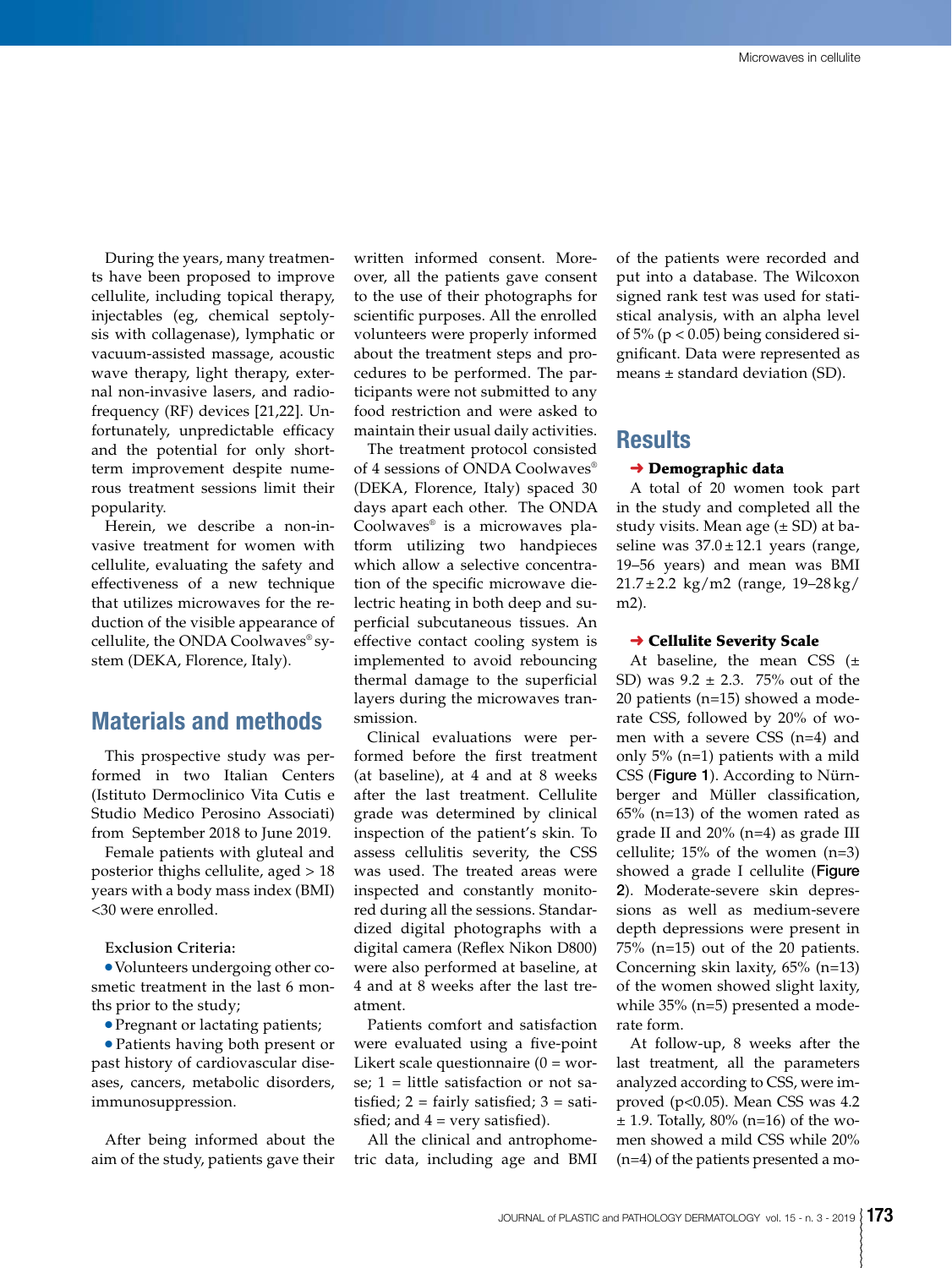● Antonino Di Pietro ● Simona Ferri ● Paolo Bonan ● Alice Verdelli ● Silvia Stevan ● Chiara Tartaglia ● Elisabetta Perosino



#### Figure 1.

*Cellulite severity scale (CSS) at baseline and 8 weeks after the last session of ONDA Coolwaves® (DEKA, Florence, Italy).*



#### Figure 2.

*Nürnberger–Müller classification (grade 0-3) at baseline and 8 weeks after the last session of ONDA Coolwaves® (DEKA, Florence, Italy).*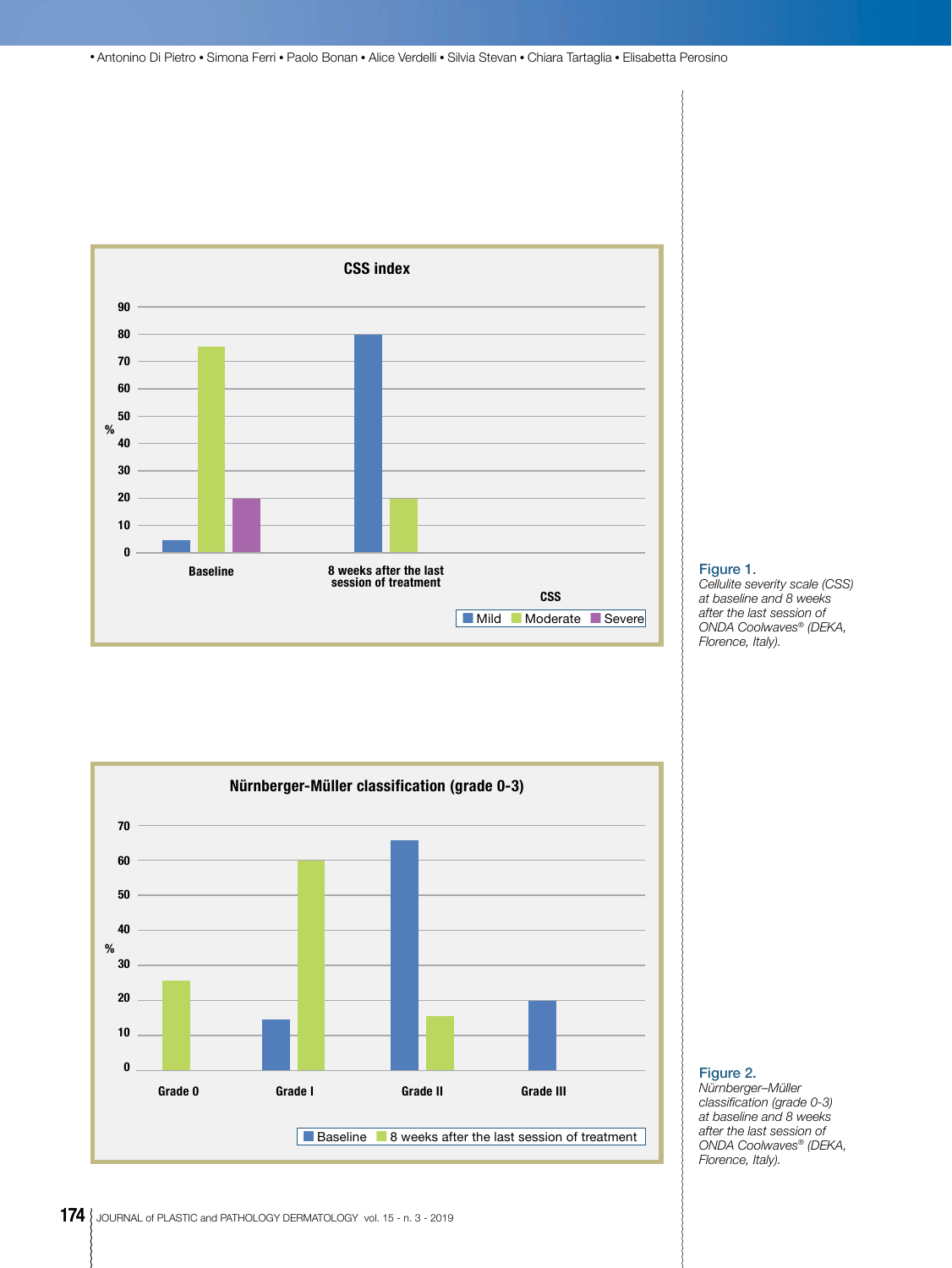derate CSS index (Figure 1). None of the women showed severe CSS. An overall improvement of cellulite grade, according to Nürnberger and Müller classification, was shown ( $p < 0.05$ ) with 25% ( $n = 5$ ) of the patients with no signs of cellulite, while 60% (n=12) out of the 20 patients showed a grade I cellulitis and 15% (n=3) a grade II cellulite (Figure 2).

Only 10% of the patients (n=2) showed moderate depressions, while 65% (n=13) and 15% (n=5) patients showed mild or did not show depressions, respectively. Moreover, 20% (n=4) out of 20 patients presented severe depth depressions, while 65% women (n=13) showed medium depth depressions. Skin laxity was absent in  $65\%$  (n=13) of patients and mild (n=7) in 35% of women.

Among volunteers, no significant statistical BMI variation was found.

#### $\rightarrow$  Side effects

None of the volunteers reported either pain or other side effects such as post-operative ecchymosis, oedema, blistering, hardness, neurovascular and local tissue injury (e.g. temporary loss of cutaneous sensory), swelling or nodules during either the treatment nor in the follow-up period.

#### **→ Patient Satisfaction Index**

Seventeen out of the tewnty patients reported a significant improvement of cellulite.

On a scale of 0-4, the patients agreed (3.8) that they were satisfied with the results of the treatment. Three patients reported a mild satisfaction index because cellulite was improved but not completely disappeared. Patients also found an improvement in skin laxity.

## **Discussion**

Cellulite is a condition that affects psychological aspect in majority of women. Many therapeutic options have been





## Figure 3.

*Abdomen cellulite of a 42 female patient before (a) and after (b) 1 month of treatment with ONDA Coolwaves® (clinical photography).*

#### Figure 4.

*Buttocks and tights cellulite of a 38 female patient before (a) and after (b) 4 months of treatments with ONDA Coolwaves® (clinical photography).*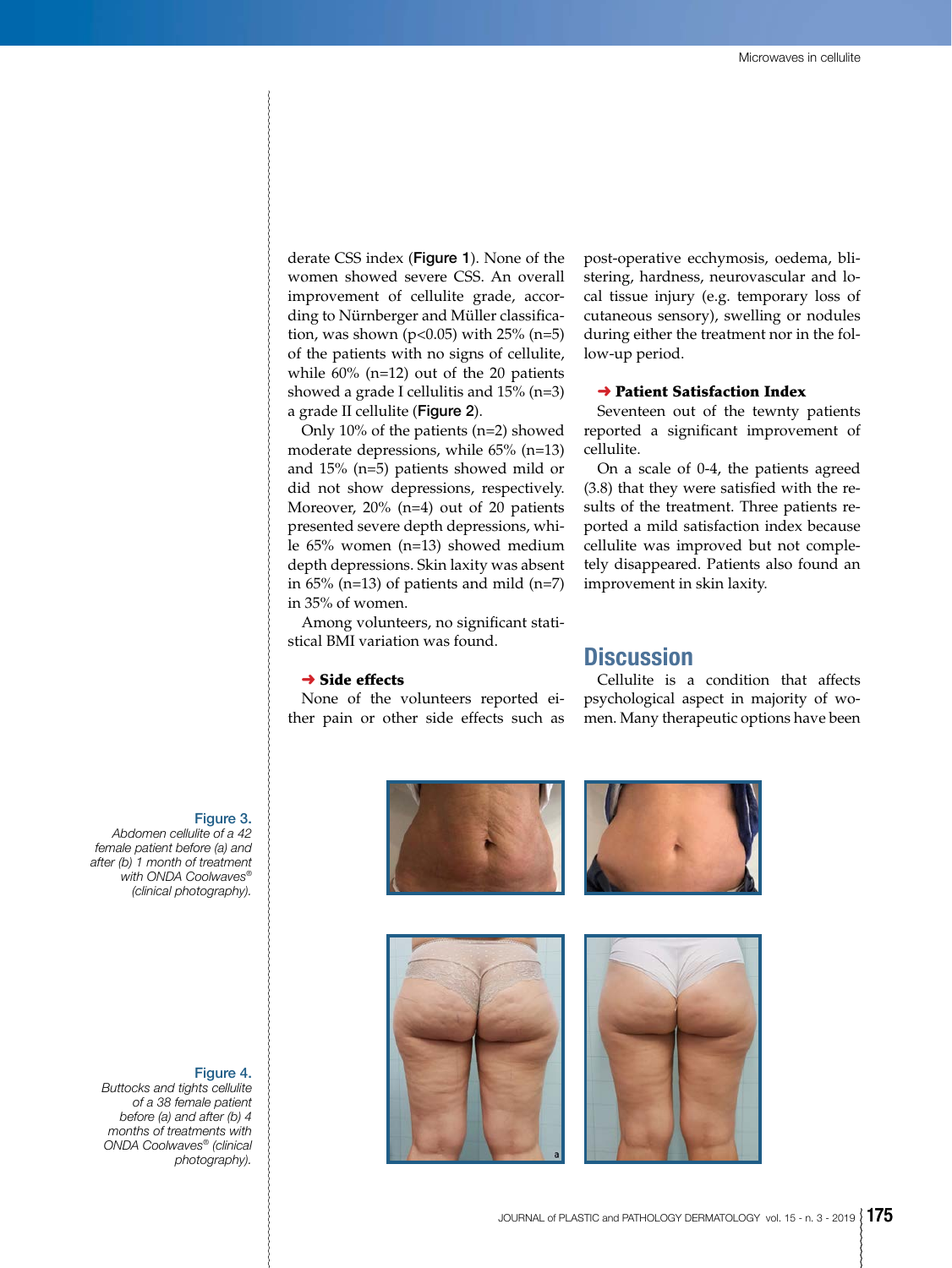developed to overcome this condition, including topical treatments, non-invasive energy-based devices, and minimally invasive interventions [1,5,12,13,22,23,24].

RF techniques are one of the most commonly treatment for cellulite. Many companies propose RF systems (100 kHz–40 MHz) as valid and reliable alternatives to other technologies aimed at reaching the same clinical results [25]. RF is an electromagnetic energy that works by heating the tissues. When applied to tissues, RF generates oscillating magnetic fields that move electrically charged particles, producing heat in the tissues, and the amount of heat produced depends on the resistance (bio-impedance) of the target tissue [26-28]. The heat that is delivered to the subcutaneous layer is presumably absorbed by adipocytes till, to supposedly induce the breaking down of fat cells through the membrane's lysis [29,30]. Subsequently, a wound-healing process such as collagen neo-synthesis would therefore improve various tissue characteristics [30,31]. By elevating the tissue temperature at the target area, some collagen denaturation, remodelling and new collagen generation are stimulated. According to the literature, RF also favours a decrease in thickness and fat accumulation in adipocytes, consequently reducing venous and lymphatic fluid retention caused by hypodermal tissue compressing vessels and nerve endings [32].

RF generates heat in different tissues by transforming energy through three basic mechanisms from electromagnetic field. These mechanisms include (i) orientation of electric dipoles that already exists in the atoms and molecules in the tissue; (ii) polarization of atoms and molecules to produce dipole moments; and (iii) displacement of conduction electrons and ions in the tissue [33].

RF devices deliver thermal energy via electrode. Electro-thermal energy production with this modality could be monopolar (single electrode with return electrode), unipolar (single electrode with no return), bipolar (2 electrodes), or multipolar (3 or more electrodes) [24,34]. Recently, contactless RF devices have also been developed.35-36 RF has been used alone or in combination with other treatments, such as infrared light and mechanical manipulation [24,37,38].

Current studies focusing on RF in the treatment of cellulite were reported in Table 1 [27-29, 39-54]. Among the RF devices, combination therapy is the most investigated technique, with ten published scientific papers. Six randomized controlled trials (RCTs) were also available.

In a recent review by Vale et al., [26] authors reported all the current literature on RF in the treatment of cellulite. Generally, authors showed the efficacy of high-energy RF and RF combination therapy for treating cellulite; however, authors underlined that the methodological quality of these studies was low and that statistical analyses was not performed in all the studies. Moreover, not all the studies used a standardized method to objectively evaluate the results of the treatment, thus making difficult to confirm their results.

Despite multiple RF devices that attempt to treat cellulite, no procedures have been proven to be successful in the long term [32]. As the demand for non-invasive and long-lasting treatments to reduce cellulite has been growing up, new medical devices have been developed accordingly. Recently, a new microwave techno-

logy has been setup [33]. Microwaves are part of the RF spectrum; they are electromagnetic waves with a frequency range between 1 and 300 GHz [55]. In a previous study by Bonan et al., [56] ONDA Coolwaves® , (DEKA, Florence, Italy) a new microwave device, has been successfully used for the treatment of localized subcutaneous adiposities. The ONDA system handpieces generate waves at 2.45 GHz which interact with biological molecules and generates localized, controlled heat absorbed by selected biological targets, such as fat, through a biophysical process called "dielectric heating". Authors hypothesized that microwaves could act directly on the adipose tissue, sparing the dermo-epidermal layers, promoting adipocyte cells heating, and, consequently, leading to macrophage-mediated adipocytes lysis. Interestingly, authors found an improvement in the patients' skin tone and texture. Authors hypothesize that this improvement could be the result of the action of microwaves on collagen septa. Controlled hyperthermia could cause solubilisation of the deeper collagen fibers and activate fibroblasts, remodelling collagen fibers. On these basis, we aimed at evaluating if microwaves could also improve cellulite. The objective of our study was to verify the effectiveness and safety of ONDA Coolwaves® in the treatment of cellulite and its long-term efficacy.

To assess the severity of cellulite in a standardized and objective way, the CSS was used. We found a significant improvement of cellulite with a significant reduction of number and depth of depressions in all the patients. The mean total CSS score improved from moderate-to-severe at baseline to mild 8 weeks after the protocol treatment with ONDA Coolwaves® .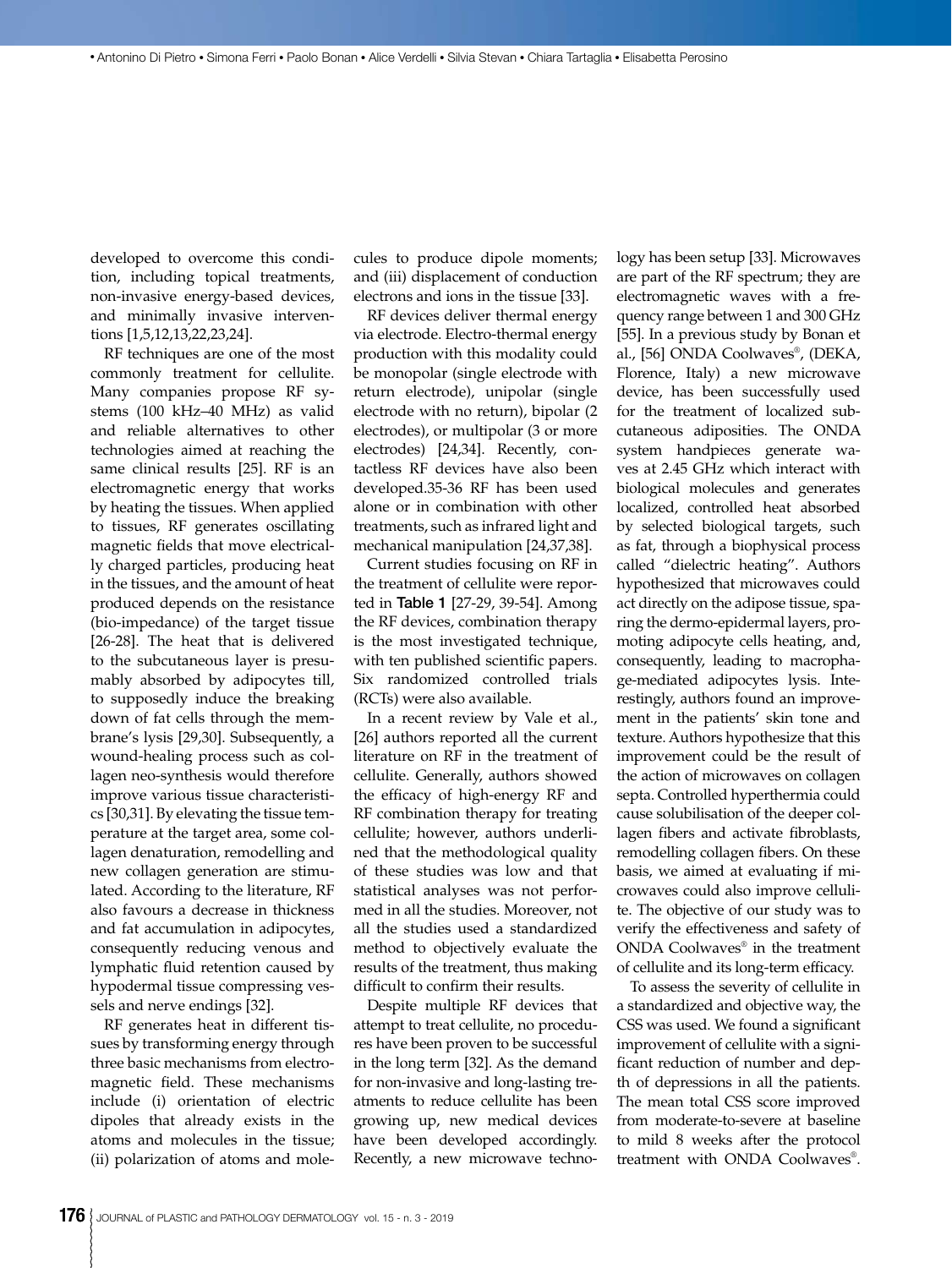No side effects were reported, neither after the single sessions of treatment, nor in the follow-up period, making the treatment safe and well tolerated by all the patients. Our results also showed a long-term efficacy of the treatment, since benefits were kept up to 8 weeks after the last session of treatment (totally 6 months). Interestingly, during the treatment period, there were no significant changes in the BMI, confirming previous data [56].

One of the limits of our study could be the small number of enrolled patients. Therefore, further studies with a larger number of patients will be needed to more fully characterize the clinical potential of microwaves and their mechanism of action.

## **Conclusions**

This prospective study confirmed that ONDA Coolwaves® (DEKA, Florence, Italy) treatment is a safe and effective treatment for cellulite of the buttocks and posterior thighs. Moreover, the evaluation of parameters through the CSS before and 8 weeks after the last treatment, proved a long-lasting effect of ONDA Coolwaves® .

*Conflict of interest: none Financial disclosure: none*

| <b>References</b>     | Year | Design         | <b>Teraphy</b>     | $N^{\circ}$ patients | <b>Statistical</b><br>analysis |
|-----------------------|------|----------------|--------------------|----------------------|--------------------------------|
| Sadick NS             | 2004 | <sub>0</sub> S | <b>Unipolar RF</b> | 35                   | no                             |
| <b>Alster TS</b>      | 2005 | <sub>0</sub> S | Combination        | 20                   | no                             |
| Emilia del Pino M     | 2006 | <sub>0</sub> S | Combination        | 26                   | no                             |
| Kulick M              | 2006 | <sub>0</sub> S | Combination        | 16                   | n <sub>0</sub>                 |
| Wanitphakdeedecha R   | 2006 | <sub>0</sub> S | Combination        | 12                   | no                             |
| Nootheti PK           | 2006 | <b>RCT</b>     | Combination        | 20                   | yes                            |
| Sadick N              | 2007 | <sub>0</sub> S | Combination        | 16                   | n <sub>0</sub>                 |
| Alexiades-Armenakas M | 2008 | <b>RCT</b>     | <b>Unipolar RF</b> | 10                   | yes                            |
| Goldberg DJ           | 2008 | <sub>0</sub> S | <b>Unipolar RF</b> | 30                   | n <sub>0</sub>                 |
| Romero C              | 2008 | <b>RCT</b>     | Combination        | 10                   | yes                            |
| Van der Lugt C        | 2009 | <sub>0</sub> S | <b>Bipolar RF</b>  | 50                   | n <sub>0</sub>                 |
| Manuskiatti W         | 2009 | <sub>0</sub> S | Low-level RF       | 37                   | yes                            |
| Kaplan H              | 2009 | <sub>0</sub> S | Low-level RF       | 12                   | no                             |
| <b>Boisnic S</b>      | 2010 | <b>RCT</b>     | Low-level RF       | 24                   | yes                            |
| Levenberg A           | 2010 | <sub>0</sub> S | Low-level RF       | 37                   | yes                            |
| <b>Hexsel DM</b>      | 2011 | <sub>0</sub> S | Combination        | 11                   | yes                            |
| <b>Mlosek RK</b>      | 2012 | <b>RCT</b>     | Low-level RF       | 45                   | yes                            |
| <b>McDaniel D</b>     | 2015 | <sub>0</sub> S | High-level RF      | 30                   | yes                            |
| Hayre N               | 2016 | RCT            | High-level RF      | 36                   | yes                            |
| Suh DH                | 2017 | <sub>0</sub> S | High-level RF      | 12                   | n <sub>0</sub>                 |
| Wanitphakdeedecha R   | 2017 | <sub>0</sub> S | Combination        | 25                   | yes                            |
| Firtz K               | 2018 | 0S             | Combination        | 30                   | yes                            |

## Table 1.

*Overview of studies evaluating the efficacy of radiofrequency in cellulite.*

OS= observational study, RCT= randomized controlled study, RF= radiofrequency.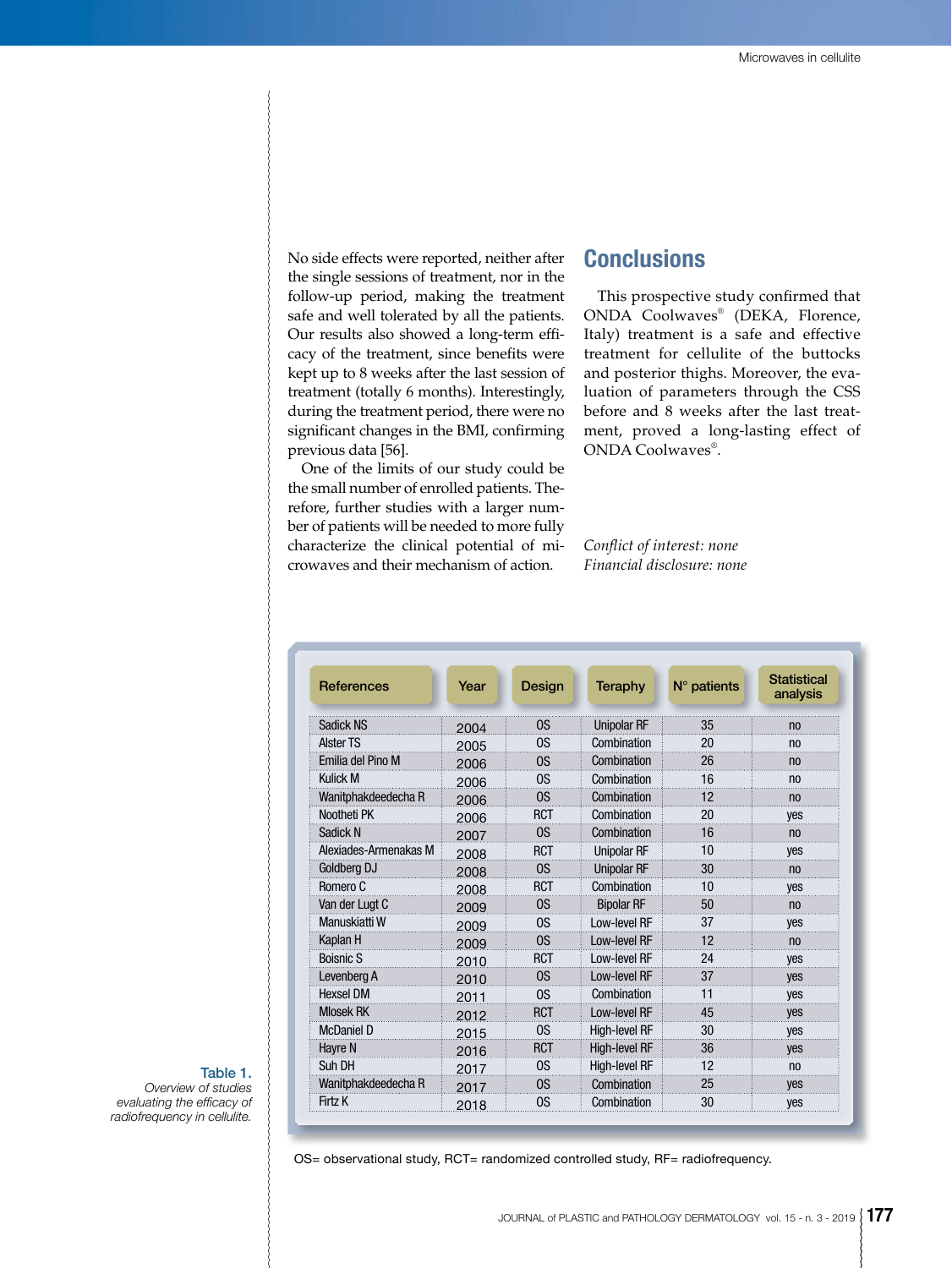## **REFERENCES**

- **1.** *Friedmann DP, Vick GL, Mishra V. Cellulite: a review with a focus on subcision. Clin Cosmet Investig Dermatol. 2017 Jan 7;10:17-23.*
- **2.** *Rossi AB, Vergnanini AL. Cellulite: a review. J Eur Acad Dermatol Venereol. 2000;14: 251–262.*
- **3.** *Avram MM. Cellulite: a review of its physiology and treatment. J Cosmet Laser Ther. 2004; 6:181–185.*
- **4.** *Nürnberger F, Müller G. So-called cellulite: an invented disease. J Dermatol Surg Oncol. 1978; 4:221–229.*
- **5.** *Rossi AM, Katz BE. A modern approach to the treatment of cellulite. Dermatol Clin. 2014;32:51–59.*
- **6.** *Mirrashed F, Sharp JC, Krause V, Morgan J, et al. Pilot study of dermal and subcutaneous fat structures by MRI in individuals who differ gender, BMI, and cellulite grading. Ski Res Technol. 2004;10: 161–168.*
- **7.** *Meyer PF, Martins NM, Martins FM, Monteiro RA, de Mendonça KMPP. Effects of lymphatic drainage on cellulitis assessed by magnetic resonance. Brazilian Arch Biol Technol. 2008;51(Special issue):2 21–224.*
- **8.** *Hexsel DM, Abreu M, Rodrigues TC, et al. Side-by-side comparison of areas with and without cellulite depressions using magnetic resonance imaging. Dermatol Surg. 2009;35: 1471–1477.*
- **9.** *Omi T, Sato S, Kawana S. Ultrastructural assessment of cellulite morphology: clues to a therapeutic strategy? Laser Ther. 2013;22: 131–136.*
- **10.** *Querleux B, Cornillon C, Jolivet O, et al. Anatomy and physiology of subcutaneous adipose tissue by in vivo magnetic resonance imaging and spectroscopy: relationships with sex and presence of cellulite. Skin Res Technol. 2002;8: 118–124.*
- **11.** *Tokarska K, Tokarski S, Wo niacka A, et al. Cellulite: a cosmetic or systemic issue? Contemporary views on the etiopathogenesis of cellulite. Postepy Dermatol Alergol. 2018;35: 442-446.*
- **12.** *Mazioti M. The potential role of endocrine disrupting chemicals in cellulite. Med Hypotheses. 2018;116:132- 135.*
- **13.** *Hogan S, Velez MW, Kaminer MS. Updates on the understanding and treatment of cellulite. Semin Cutan Med Surg. 2018;37: 242-246.*
- **14.** *Callaghan DJ Rd, Robinson DM, Kaminer MS. Cellulite: a review of pathogenesis-directed therapy. Semin Cutan Med Surg. 2017;36 :179-184.*
- **15.** *Curri SB. Cellulite and fatty tissue microcirculation. Cosmet Toilet. 1993;108:51–58.*
- **16.** *Emanuele E, Minoretti P, Altabas K, et al. Adiponectin expression in subcutaneous adipose tissue is reduced in*

*women with cellulite. Int J Dermatol. 2011;50: 412–416.*

- **17.** *Casabona G, Pereira G. Microfocused Ultrasound with Visualization and Calcium Hydroxylapatite for Improving Skin Laxity and Cellulite Appearance. Plast Reconstr Surg Glob Open. 2017;5:e1388.*
- **18.** *Steiner JL, Lang CH. Alcohol, Adipose Tissue and Lipid Dusregulation.Biomolecules. 2017;7: 16.*
- **19.** *Stavroulaki A, Pramantiotis G. Cellulite, smoking and angiotensinconverting enzyme (ACE) gene insertion/deletion polymorphism. J Eur Acad Dermatol Venereol. 2011;25: 1116–1117.*
- **20.** *Hexsel DM, Dal'Forno T, Hexsel CL. A validated photonumeric cellulite severity scale. J Eur Acad Dermatol Venereol. 2009;23: 523-8.*
- **21.** *Luebberding S, Krueger N, Sadick NS. Cellulite: an evidence-based review. Am J Clin Dermatol. 2015;16:243-256.*
- **22.** *Sadick N. Treatment for cellulite. Int J Womens Dermatol. 2019; 5: 68–72.*
- **23.** *Zerini I, Sisti A, Cuomo R, et al. Cellulite treatment: a comprehensive literature review. J Cosmet Dermatol. 2015;14:224-40.*
- **24.** *Friedmann DP, Vick GL, Mishra V. Cellulite: a review with a focus on subcision. Clin Cosmet Investig Dermatol. 2017;10:17-23.*
- **25.** *Belenky I, Margulis A, Elman M, Bar-Yosef U, Paun SD. Exploring Channeling Optimized Radiofrequency Energy: a Review of Radiofrequency History and Applications in Esthetic Fields. Adv Ther. 2012; 29:249–266.*
- **26.** *Vale AL, Pereira AS, Morais A, Noites A, Mendonça AC, Martins Pinto J, Vilarinho R, Carvalho P. Effects of radiofrequency on adipose tissue: A systematic review with meta-analysis. J Cosmet Dermatol. 2018;17:703-711.*
- **27.** *Alexiades-Armenakas M, Dover JS, Arndt KA. Unipolar radiofrequency treatment to improve the appearance of cellulite. J Cosmet Laser Ther. 2008;10:148-153.*
- **28.** *Kaplan H, Gat A. Clinical and histopathological results following TriPollar radiofrequency skin treatments. J Cosmet Laser Ther. 2009; 11:78-84.*
- **29.** *Van der Lugt C, Romero C, Ancona D, et al. A multicenter study of cellulite treatment with a variable emission radio frequency system. Dermatol Ther. 2009; 22:74–84.*
- **30.** *Boisnic S, Branchet M-C, Birnstiel O, et al. Clinical and histopathological study of the TriPollar home-use device for body treatments. Eur J Dermatol. 2010;20:367–72.*